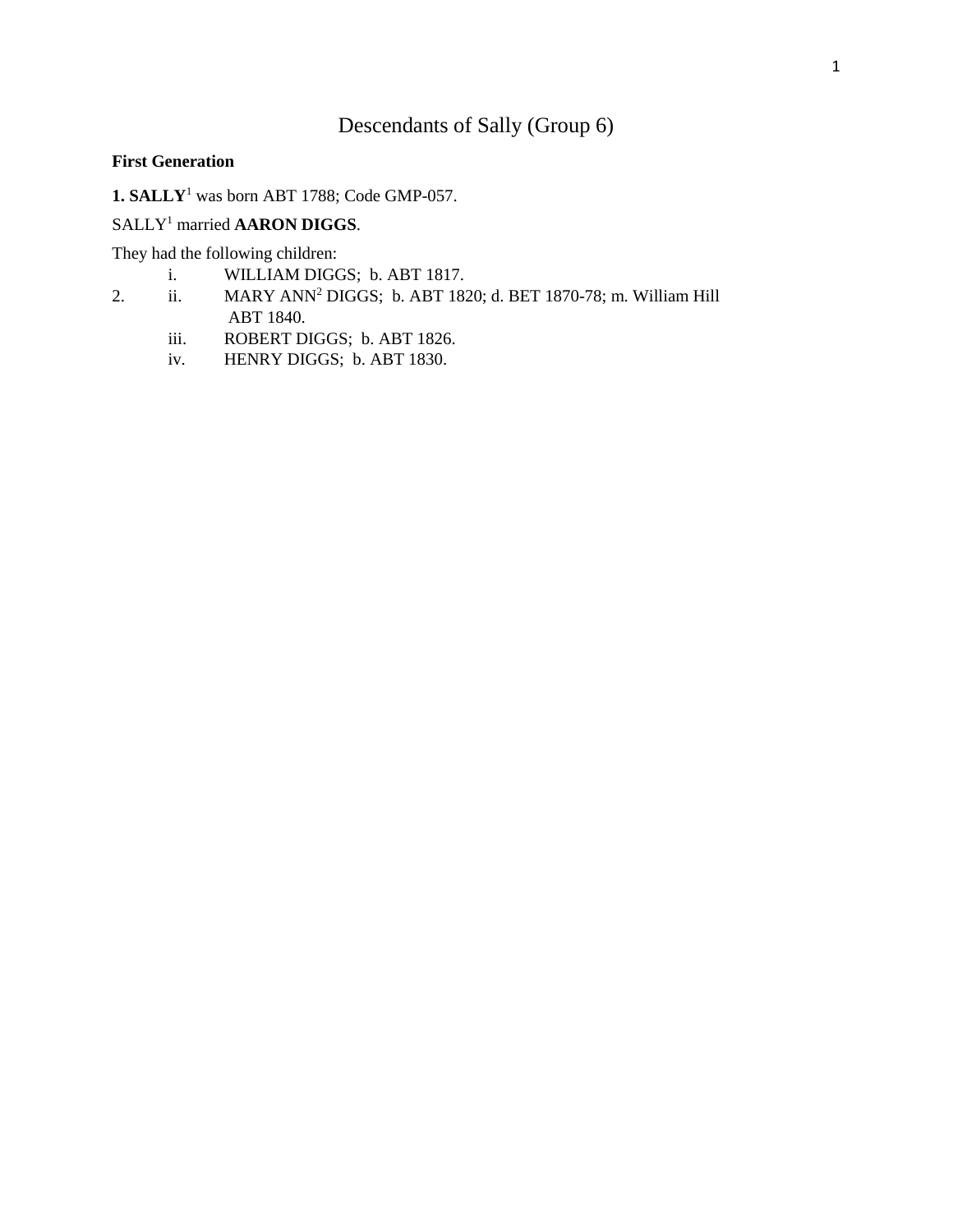#### **Second Generation**

 $\overline{\phantom{a}}$ 

**2. MARY ANN**<sup>2</sup> **DIGGS** (SALLY<sup>1</sup> ) was born ABT 1820; died BET 1870-78; Code GMP-059.

MARY ANN<sup>2</sup> married **WILLIAM HILL** ABT 1840. He was born ABT 1809, son of Henry and Elizabeth; baptized 16 AUG 1809 in Newtown Manor, St. Mary's, Maryland, United States;<sup>1</sup> died AFT 1880; Code GMP-149.

They had the following children:

- 3. i. SARAH ANN<sup>3</sup> HILL; b. ABT 1841 in Maringouin, Iberville, Louisiana, United States; m. Sam Jackson.
- 4. ii. POPE<sup>3</sup> HILL; b. ABT 1853; d. AFT 1930; m. Matilda Hawkins.
- 5. iii. ELIZABETH "BETSEY"<sup>3</sup> HILL; b. ABT 1847; d. AFT 1880; m. Edward "Ned" Bessicks 24 MAY 1868 in Plaquemine, Iberville, Louisiana, United States.<sup>2</sup>
- 6. iv. JOSEPH<sup>3</sup> HILL; b. ABT 1850 in Louisiana, United States; d. 27 OCT 1911 in New Orleans, Orleans, Louisiana, United States;<sup>3</sup> m. Amanda Hawkins ABT 1872; m. Delia Morgan 28 APR 1902 in Iberville Parish, Louisiana, United States.<sup>4</sup>
	- v. MARY HILL; b. 1863-64; d. AFT 1880.

<sup>1.</sup> Maryland Province Archives, Slaves Born at Newtown, 1805-1835; Georgetown Slavery Archive.

<sup>2.</sup> Diocese of Baton Rouge Catholic Church Records, vol. 11, 1868-1870; Diocese of Baton Rouge, Department of Archives, 1991, 256.

<sup>3.</sup> Orleans Deaths, 1911, vol. 153, Louisiana State Archives 3851 Essen Lane Baton Rouge, LA 70809, 469. Judy Riffel, Iberville Parish Cemeteries; Baton Rouge: Le Comite' des Archives de la Louisiane, 1989, 55.

<sup>4.</sup> Marriage Book 7, Iberville Parish Clerk of Court Plaquemine, LA, 968.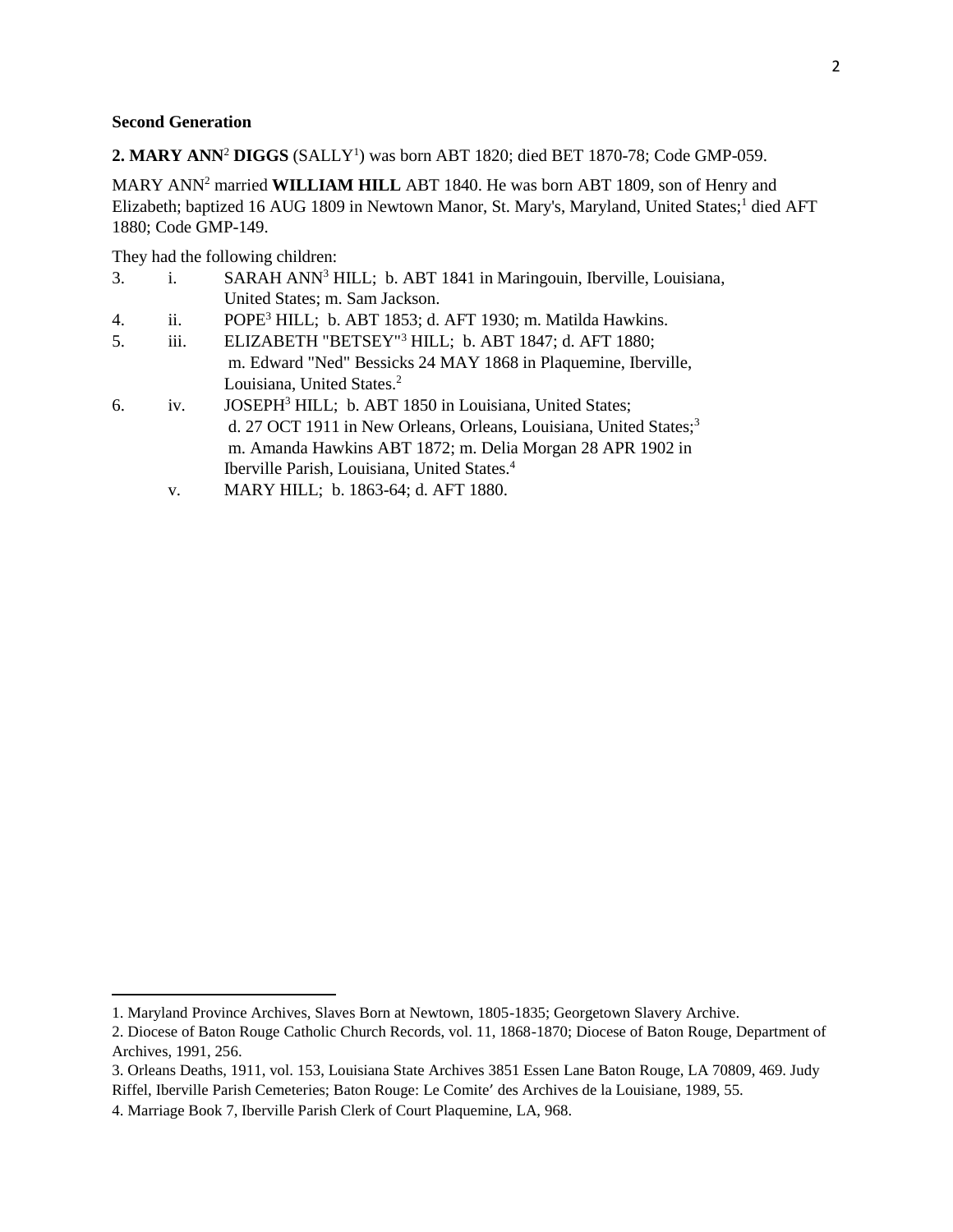#### **Third Generation**

**3. SARAH ANN<sup>3</sup> HILL** (MARY ANN<sup>2</sup>, SALLY<sup>1</sup>) was born ABT 1841 in Maringouin, Iberville, Louisiana, United States; buried 24 MAY 1925 in Immaculate Heart of Mary Catholic Cemetery, Maringouin, Iberville, Louisiana, United States.<sup>5</sup>

## SARAH ANN<sup>3</sup> married **SAM JACKSON**.

They had the following children:

i. MARY ANN JACKSON; b. 15 OCT 1863;<sup>6</sup> d. 23 FEB 1938 in Maringouin, Iberville, Louisiana, United States;<sup>7</sup> m. Austin Hawkins 15 FEB 1881 in New Orleans, Orleans, Louisiana, United States.<sup>8</sup>

4. POPE<sup>3</sup> HILL (MARY ANN<sup>2</sup>, SALLY<sup>1</sup>) was born ABT 1853; died AFT 1930.

POPE<sup>3</sup> married **MATILDA HAWKINS**. She was born ABT 1847 in Maringouin, Iberville, Louisiana, United States, daughter of Cornelius "Neily" Hawkins and Eleanor Scott; died 1 JUN 1920 in Maringouin, Iberville, Louisiana, United States;<sup>9</sup> buried 3 JUN 1920 in Immaculate Heart of Mary Catholic Cemetery, Maringouin, Iberville, Louisiana, United States.<sup>10</sup>

They had the following children:

- i. CHRISTINE HILL; b. ABT 1869.
- ii. WILLIAM HILL; b. 1870; d. BET 1870-78.
- iii. NEALY HILL; b. ABT 1871; d. AFT 1880.
- iv. SARAH ANN HILL; b. APR 1873; d. AFT 1900; m. John Smith 22 FEB 1897 in Grosse Tete, Iberville, Louisiana, United States.<sup>11</sup>

<sup>5.</sup> St. Joseph Grosse Tete Burials, 1904-1954 (SJGT-13), Diocese of Baton Rouge Catholic Archives 1800 South Acadian Thruway Baton Rouge, LA 70806, 205.

<sup>6.</sup> Statewide Deaths, 1938, vol. 5, Louisiana State Archives 3851 Essen Lane Baton Rouge, LA 70809, 2072.

<sup>7.</sup> Statewide Deaths, 1938, vol. 5, Louisiana State Archives 3851 Essen Lane Baton Rouge, LA 70809, 2072.

<sup>8.</sup> Church Marriage Record 1, 1841-1879 (sic), West Baton Rouge Parish Clerk of Court Port Allen, LA, 166.

<sup>9.</sup> Statewide Deaths, 1920, vol. 16, Louisiana State Archives 3851 Essen Lane Baton Rouge, LA 70809, 7596.

<sup>10.</sup> St. Joseph Grosse Tete Burials, 1904-1954 (SJGT-13), Diocese of Baton Rouge Catholic Archives 1800 South Acadian Thruway Baton Rouge, LA 70806, 130.

<sup>11.</sup> Emilie G. Leumas, Renee B. Richard, Ann Boltin, Diocese of Baton Rouge Catholic Church Records, vol. 21, 1897-1898; Diocese of Baton Rouge, Department of Archives, 2004, 325.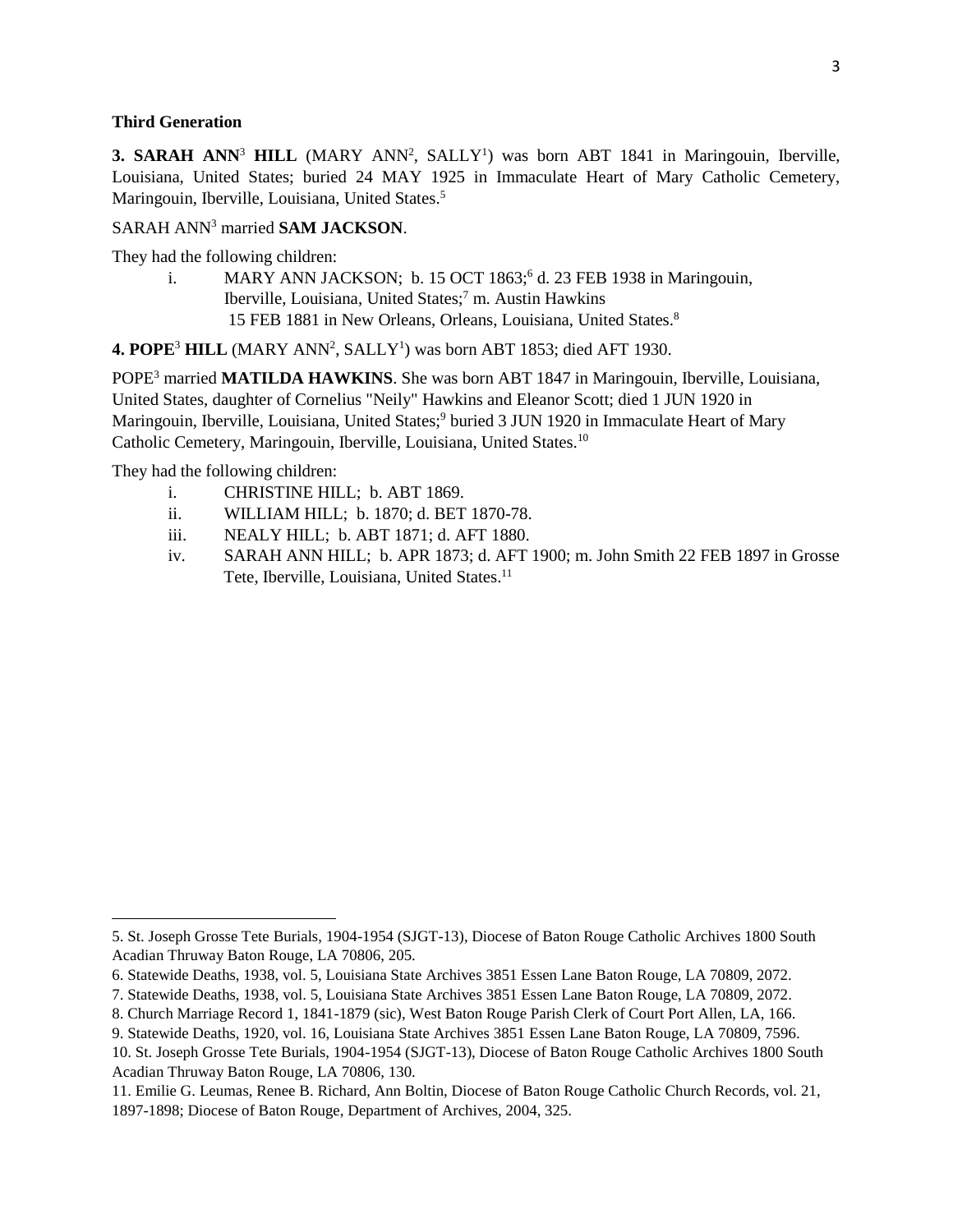| V. | JOSEPH POPE HILL; b. 7 AUG 1874; <sup>12</sup> d. AFT 1900;        |
|----|--------------------------------------------------------------------|
|    | m. Christina "Kisiah" Butler 10 SEP 1896 in Maringouin, Iberville, |
|    | Louisiana, United States. <sup>13</sup>                            |

- vi. PATRICK HILL; b. 24 JAN 1876 in Maringouin, Iberville, Louisiana, United States;<sup>14</sup> d. 25 JAN 1958 in Maringouin, Iberville, Louisiana, United States;<sup>15</sup> m. Louisa Harris 23 FEB 1897 in Grosse Tete, Iberville, Louisiana, United States.<sup>16</sup>
- vii. ELLEN HILL; b. ABT 1877 in Maringouin, Iberville, Louisiana, United States;<sup>17</sup> d. 11 JAN 1952 in Maringouin, Iberville, Louisiana, United States;<sup>18</sup> m. Beverly Hicks.
- viii. HENRY HILL; b. ABT 1879 in Maringouin, Iberville, Louisiana, United States;<sup>19</sup> d. 2 MAY 1933 in Plaquemine, Iberville, Louisiana, United States;<sup>20</sup> m. Anna Thomas ABT 1902.
- ix. ANNA CORNELIUS HILL; b. SEP 1882 in Maringouin, Iberville, Louisiana, United States;<sup>21</sup> d. 27 SEP 1956 in Baton Rouge, East Baton Rouge, Louisiana, United States;<sup>22</sup> m. Alonzo Harris ABT 1904.
- x. FERDINAND HILL;

<sup>12.</sup> Diocese of Baton Rouge Catholic Church Records, vol. 13, 1874-1876; Diocese of Baton Rouge, Department of Archives, 1993, 294.

<sup>13.</sup> Emilie G. Leumas, ed, Diocese of Baton Rouge Catholic Church Records, vol. 20, 1895-1896; Diocese of Baton Rouge, Department of Archives, 2003, 261.

<sup>14.</sup> Diocese of Baton Rouge Catholic Church Records, vol. 13, 1874-1876; Diocese of Baton Rouge, Department of Archives, 1993, 294.

<sup>15.</sup> Statewide Deaths, 1958, vol. 0, Louisiana State Library Baton Rouge, LA, 8482.

<sup>16.</sup> Emilie G. Leumas, Renee B. Richard, Ann Boltin, Diocese of Baton Rouge Catholic Church Records, vol. 21, 1897-1898; Diocese of Baton Rouge, Department of Archives, 2004, 305 & 325.

<sup>17.</sup> Judy Riffel, 1878 Iberville Parish Census; Baton Rouge: Le Comite des Archives de la Louisiane, 1991, 116.

<sup>18.</sup> Statewide Deaths, 1952, vol. 0, Louisiana State Archives 3851 Essen Lane Baton Rouge, LA 70809, 563. Judy Riffel, Iberville Parish Cemeteries; Baton Rouge: Le Comite' des Archives de la Louisiane, 1989, 52.

<sup>19.</sup> Statewide Deaths, 1933, vol. 14, Louisiana State Archives 3851 Essen Lane Baton Rouge, LA 70809, 5472.

<sup>20.</sup> Statewide Deaths, 1933, vol. 14, Louisiana State Archives 3851 Essen Lane Baton Rouge, LA 70809, 5472.

<sup>21.</sup> Statewide Deaths, 1956, vol. 11, Louisiana State Archives 3851 Essen Lane Baton Rouge, LA 70809, 996.

<sup>22.</sup> Statewide Deaths, 1956, vol. 11, Louisiana State Archives 3851 Essen Lane Baton Rouge, LA 70809, 996. Judy Riffel, Iberville Parish Cemeteries; Baton Rouge: Le Comite' des Archives de la Louisiane, 1989, 56.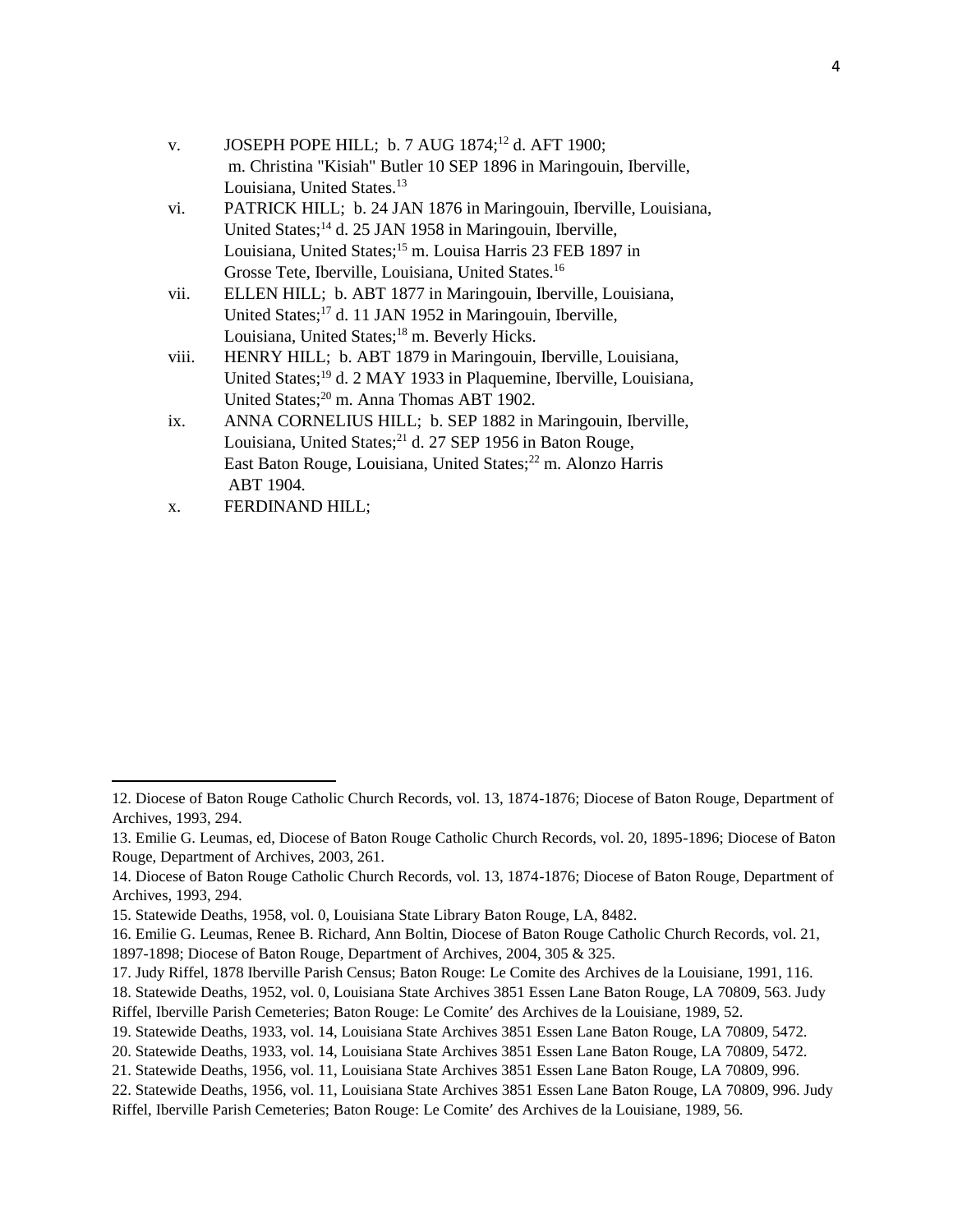b. 31 OCT 1884;<sup>23</sup> d. AFT 1920; m. Emily Johnson ABT 1906.

xi. MATILDA HILL; b. 17 OCT 1888 in Rosedale, Iberville, Louisiana, United States;<sup>24</sup> d. 29 MAR 1955 in Charity Hospital, New Orleans, Orleans, Louisiana, United States.<sup>25</sup>

**5. ELIZABETH "BETSEY"<sup>3</sup> HILL** (MARY ANN<sup>2</sup>, SALLY<sup>1</sup>) was born ABT 1847; died AFT 1880.

ELIZABETH "BETSEY"<sup>3</sup> married **EDWARD "NED" BESSICKS** 24 MAY 1868 in St. John the Evangelist Catholic, Plaquemine, Iberville, Louisiana, United States. He was born ABT 1848.

They had the following children:

i. WRITER BESSICKS; b. ABT 1868; d. AFT 1880.

**6. JOSEPH<sup>3</sup> HILL** (MARY ANN<sup>2</sup>, SALLY<sup>1</sup>) was born ABT 1850 in Louisiana, United States; died 27 OCT 1911 in New Orleans, Orleans, Louisiana, United States;<sup>26</sup> buried in Immaculate Heart of Mary Catholic Cemetery, Maringouin, Iberville, Louisiana, United States.<sup>27</sup>

JOSEPH<sup>3</sup> married **AMANDA HAWKINS** ABT 1872. She was born ABT 1854 in Maringouin, Iberville, Louisiana, United States, daughter of Peter Hawkins and Martha Ann Butler; died BET 1895-1900.

They had the following children:

- States; d. BEF 1878.
- i. JOSEPHINE HILL; b. 1873 in Maringouin, Iberville, Louisiana, United

<sup>23.</sup> Diocese of Baton Rouge Catholic Church Records, vol. 16, 1883-1885; Diocese of Baton Rouge, Department of Archives, 1996, 263.

<sup>24.</sup> Una F. Daigre, Lettie Counce, Rita L. Matherne, Jack Pastorek, Diocese of Baton Rouge Catholic Church Records, vol. 18, 1889-1891; Diocese of Baton Rouge, Department of Archives, 1998, 313. Orleans Deaths, 1955, vol. 0, Louisiana State Archives 3851 Essen Lane Baton Rouge, LA 70809, 1906.

<sup>25.</sup> Orleans Deaths, 1955, vol. 0, Louisiana State Archives 3851 Essen Lane Baton Rouge, LA 70809, 1906.

<sup>26.</sup> Orleans Deaths, 1911, vol. 153, Louisiana State Archives 3851 Essen Lane Baton Rouge, LA 70809, 469. Judy Riffel, Iberville Parish Cemeteries; Baton Rouge: Le Comite' des Archives de la Louisiane, 1989, 55.

<sup>27.</sup> Judy Riffel, Iberville Parish Cemeteries; Baton Rouge: Le Comite' des Archives de la Louisiane, 1989, 55.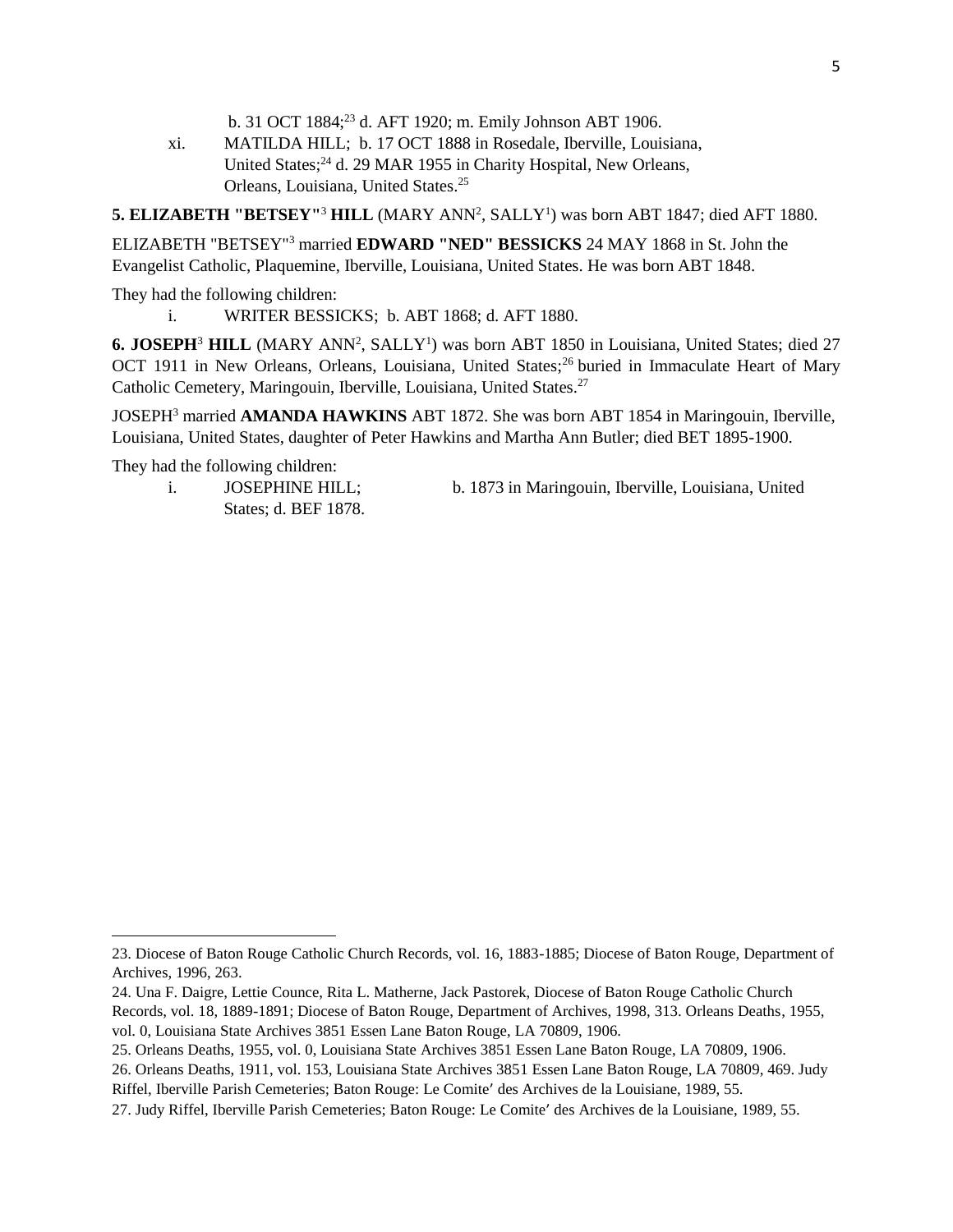- ii. HARRY HILL; b. 9 NOV 1874 in Maringouin, Iberville, Louisiana, United States;<sup>28</sup> d. 24 MAR 1956 in Maringouin, Iberville, Louisiana, United States;<sup>29</sup> m. Anne Hawkins 23 FEB 1895 in Grosse Tete, Iberville, Louisiana, United States;<sup>30</sup> m. Lillie.
- iii. JOSEPH HILL; b. ABT 1876.
- iv. PETER HILL; b. 10 JUN 1879 in Iberville Parish, Louisiana, United States;<sup>31</sup> d. 23 SEP 1938 in Iberville Parish, Louisiana, United States;<sup>32</sup> m. Everline Taylor 10 APR 1918 in Iberville Parish, Louisiana, United States;<sup>33</sup> m. Elnora Johnson 4 SEP 1918 in Iberville Parish, Louisiana, United States.<sup>34</sup>

- vi. REMUS HILL; b. 6 JUN 1879 in Maringouin, Iberville, Louisiana, United States;<sup>36</sup> d. 21 SEP 1937 in Maringouin, Iberville, Louisiana, United States;<sup>37</sup> m. Clora Taylor 16 JAN 1904 in Iberville Parish, Louisiana, United States.<sup>38</sup>
- vii. ELIZABETH HILL;

v. AMANDA HILL; b. JUN 1879.<sup>35</sup>

<sup>28.</sup> Judy Riffel, Iberville Parish Cemeteries; Baton Rouge: Le Comite' des Archives de la Louisiane, 1989, 55. Statewide Deaths, 1956, vol. 3, Louisiana State Archives 3851 Essen Lane Baton Rouge, LA 70809, 531. Diocese of Baton Rouge Catholic Church Records, vol. 13, 1874-1876; Diocese of Baton Rouge, Department of Archives, 1993, 293.

<sup>29.</sup> Judy Riffel, Iberville Parish Cemeteries; Baton Rouge: Le Comite' des Archives de la Louisiane, 1989, 55. Statewide Deaths, 1956, vol. 3, Louisiana State Archives 3851 Essen Lane Baton Rouge, LA 70809, 531. 30. Emilie G. Leumas, ed, Diocese of Baton Rouge Catholic Church Records, vol. 20, 1895-1896; Diocese of Baton

Rouge, Department of Archives, 2003, 245.

<sup>31.</sup> Statewide Deaths, 1938, vol. 26, Louisiana State Archives 3851 Essen Lane Baton Rouge, LA 70809, 11436.

<sup>32.</sup> Statewide Deaths, 1938, vol. 26, Louisiana State Archives 3851 Essen Lane Baton Rouge, LA 70809, 11436. 33. 21st Judicial District Court, suit #2206, Iberville Parish Clerk of Court Plaquemine, LA. 21st Judicial District

Court, suit #2206, Iberville Parish Clerk of Court Plaquemine, LA.

<sup>34.</sup> Marriage Book 10, Iberville Parish Clerk of Court Plaquemine, LA, 1079.

<sup>35. 1900</sup> census.

<sup>36.</sup> Statewide Deaths, 1937, vol. 28, Louisiana State Archives 3851 Essen Lane Baton Rouge, LA 70809, 11942.

<sup>37.</sup> Statewide Deaths, 1937, vol. 28, Louisiana State Archives 3851 Essen Lane Baton Rouge, LA 70809, 11942.

<sup>38.</sup> Marriage Book 7, Iberville Parish Clerk of Court Plaquemine, LA, 1507.